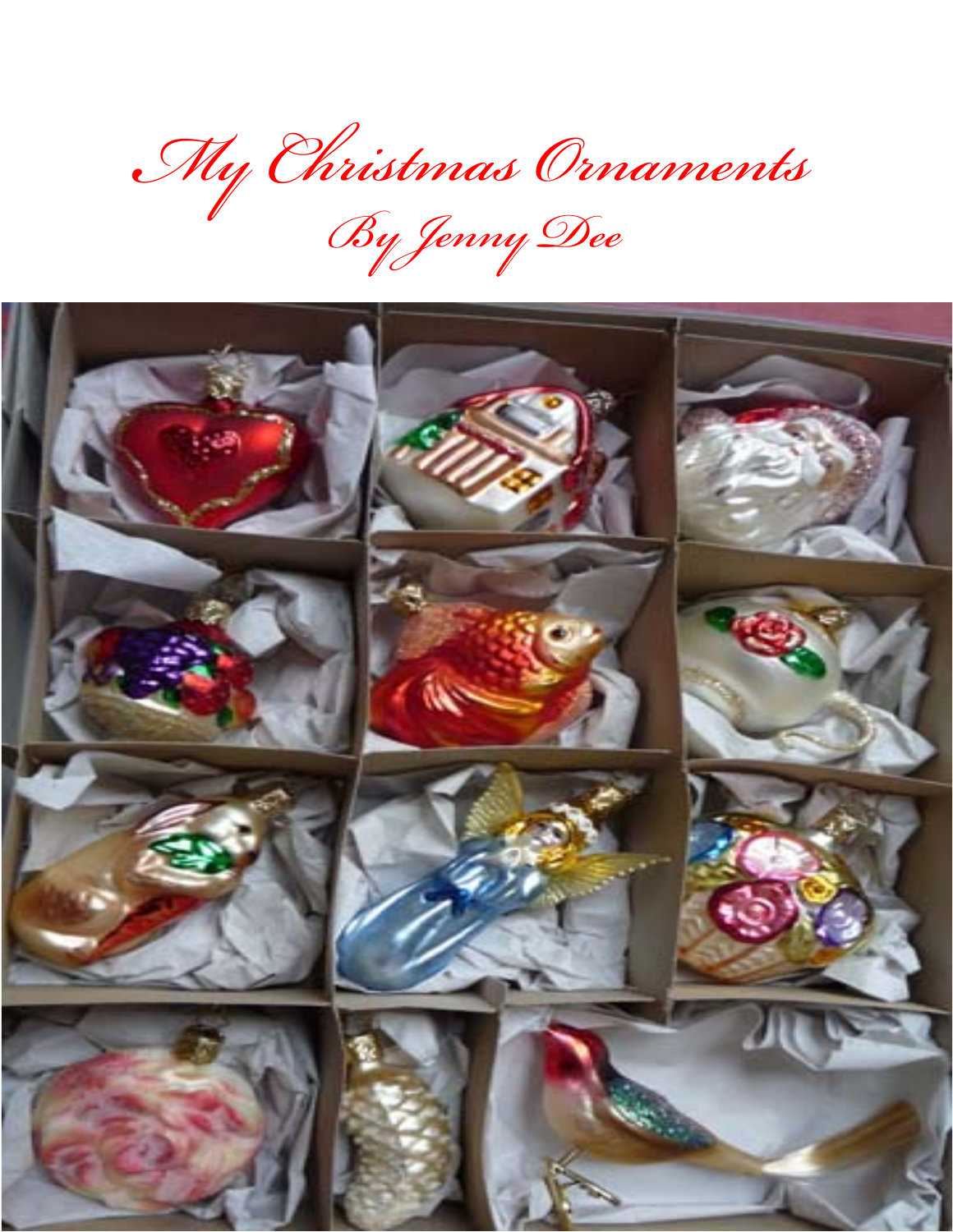Twenty years ago, I unwrapped a gift that I would hold close to my heart for years to come. It was the Bride's Tree Collection of Ornaments, given to me at my bridal shower by a very special person who had presented this to me on behalf of a beloved neighbor, who had passed away from emphysema a few years earlier. The sentiment touched me so deeply then, and every year, I tear up remembering that moment and the love behind that most thoughtful of gifts.

When I first received them, my husband and I would just put them on our Christmas tree without any thought whatsoever to their meaning. They were simply a pretty set of ornaments to brighten up our annual decorations.

Since then, they have come to mean so much more.

The first Christmas after my divorce, I had come upon these ornaments when I opened up my storage of decorations, and they tugged at my heart. I didn't expect to find anything that would remind me of my dissolved marriage ten months later. See, over that last year, I had done a lot of cleaning out of joint possessions, but had forgotten all about this gift and how it was meant to bless our union. Another reminder that forever had come to an end prematurely.

But they were from someone special, with a deeper meaning, and I could not bear to part with them.

Instead, I chose to look closer at the ornaments; at the beautifully, intricately designed see-through box that held them. It was then that I discovered what I had missed for so many years, when I quickly removed them from their padded squares and hung them in a hurry aside other generic ornaments. Along the side were the designated meanings of each one, and I became mesmerized by their symbolism.

As I took in their individual messages, it occurred to me that they encompassed everything a home should consist of in my eyes, from the tangible idea of shelter and protection, to the warmth of welcoming neighbors and the gift of God's blessings.

And for the first time since receiving this special present, I felt the depth of the meaning behind these ornaments of pure love and remembrance, and decided to consciously honor each one as it took its spot upon a branch.

As I placed each one on the tree with love in my heart, I read what it stood for, thought about what that meant for me, then closed my eyes and visualized how I saw each in my life, ending each thought with gratitude for the blessing to come.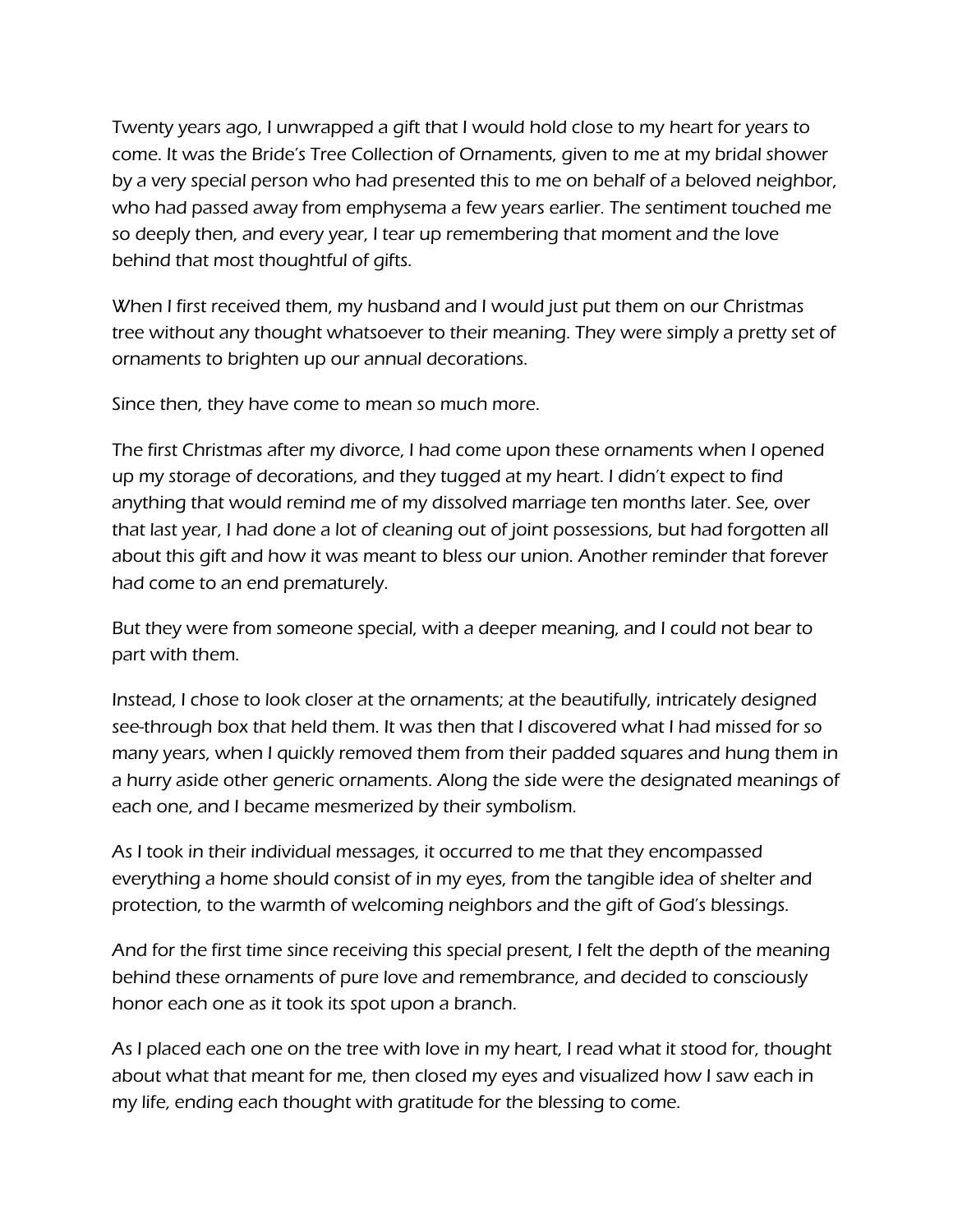Each of the twelve ornaments has developed into its own significance for me:

- A House Shelter and protection. May I continue to be blessed with this beautiful, safe home I have made for my children and myself.
- A Rabbit Hope and faith. May I continue to trust that everything happens for a reason, and that miracles are possible.
- A Teapot Hospitality. May all who enter my home feel welcome and bring even more joy to our surroundings.
- A Bird Happiness and joy. May we remember what's most important in life: the little things, the present moment, the people we love.
- A Rose Beauty & Affection. May I always remember that beauty is within, and that I am worthy of affection.
- A Fruit Basket Generosity. May my basket always be full of an abundance of health, wealth, love and joy, so that I may share my blessings with others.
- A Fish Christ's blessing. May God continue to bless our home and our lives with His love and protect us from harm.
- A Pine Cone Motherhood and fruitfulness. May I continue to strengthen my bond with my children and provide them with the love and foundation they need to flourish.
- A Santa Unselfishness and goodwill. May I reach deeper within to become even more compassionate, remembering that there are those less fortunate than us.
- A Flower Basket Good wishes. May we be blessed with loving surprises, opportunities, family and friends.
- An Angel God's guidance in the home. May God, the angels and our departed loved ones continue to watch over us and guide us from up above.
- A Heart True Love. May this be the year that my heart finds true love.

Well, that last one has been a long time in the making, so for now, I just have to wish to continue treating myself like my own true love until prince charming arrives.